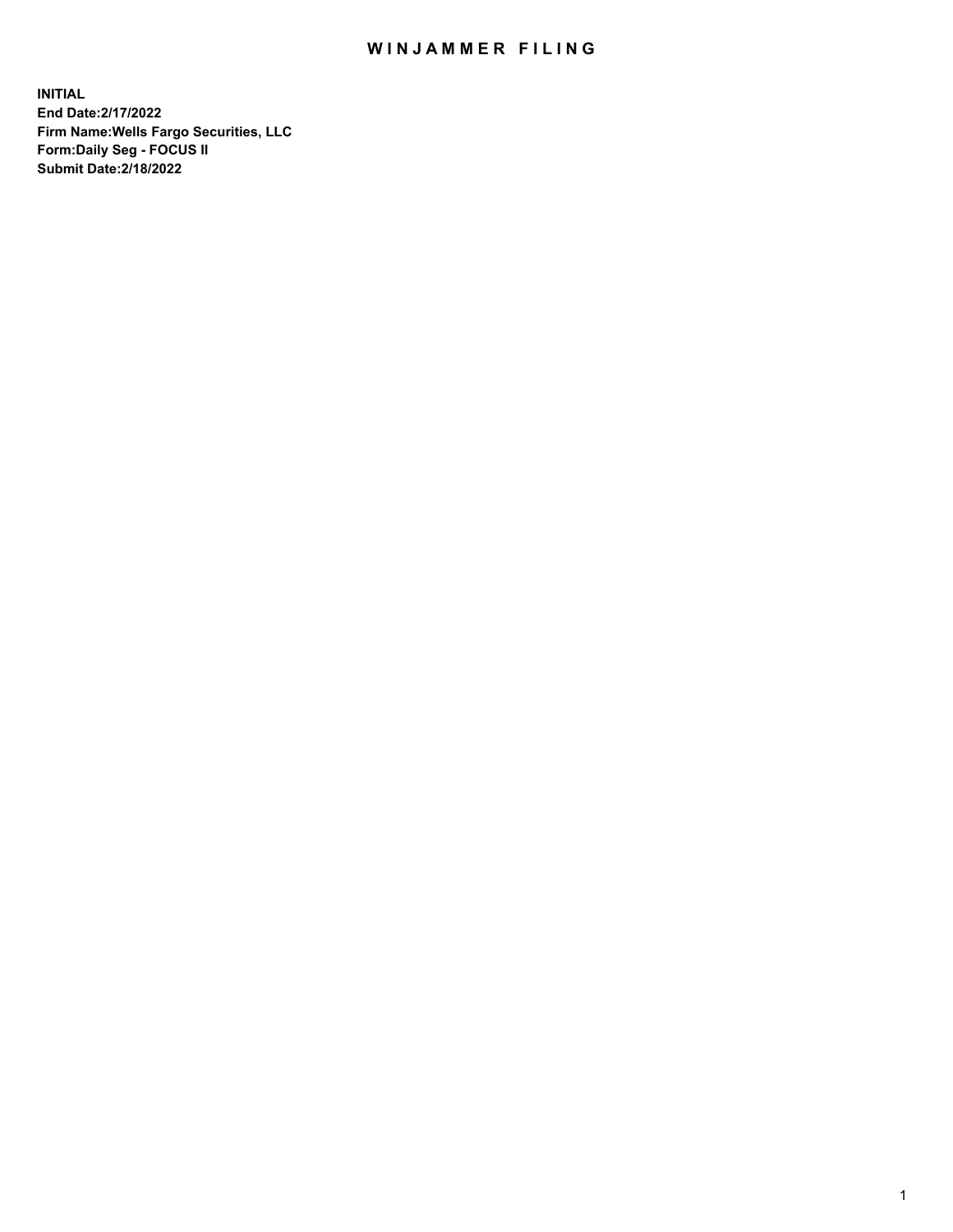**INITIAL End Date:2/17/2022 Firm Name:Wells Fargo Securities, LLC Form:Daily Seg - FOCUS II Submit Date:2/18/2022 Daily Segregation - Cover Page**

| Name of Company                                                                                                                                                                                                                                                                                                                | <b>Wells Fargo Securities LLC</b>                          |
|--------------------------------------------------------------------------------------------------------------------------------------------------------------------------------------------------------------------------------------------------------------------------------------------------------------------------------|------------------------------------------------------------|
| <b>Contact Name</b>                                                                                                                                                                                                                                                                                                            | <b>James Gnall</b>                                         |
| <b>Contact Phone Number</b>                                                                                                                                                                                                                                                                                                    | 917-699-6822                                               |
| <b>Contact Email Address</b>                                                                                                                                                                                                                                                                                                   | james.w.gnall@wellsfargo.com                               |
| FCM's Customer Segregated Funds Residual Interest Target (choose one):<br>a. Minimum dollar amount: ; or<br>b. Minimum percentage of customer segregated funds required:% ; or<br>c. Dollar amount range between: and; or<br>d. Percentage range of customer segregated funds required between:% and%.                         | 115,000,000<br><u>0</u><br>0 <sub>0</sub><br>00            |
| FCM's Customer Secured Amount Funds Residual Interest Target (choose one):<br>a. Minimum dollar amount: ; or<br>b. Minimum percentage of customer secured funds required:%; or<br>c. Dollar amount range between: and; or<br>d. Percentage range of customer secured funds required between:% and%.                            | 30,000,000<br><u>0</u><br>0 <sub>0</sub><br>0 <sub>0</sub> |
| FCM's Cleared Swaps Customer Collateral Residual Interest Target (choose one):<br>a. Minimum dollar amount: ; or<br>b. Minimum percentage of cleared swaps customer collateral required:% ; or<br>c. Dollar amount range between: and; or<br>d. Percentage range of cleared swaps customer collateral required between:% and%. | 355,000,000<br><u>0</u><br>00<br>00                        |

Attach supporting documents CH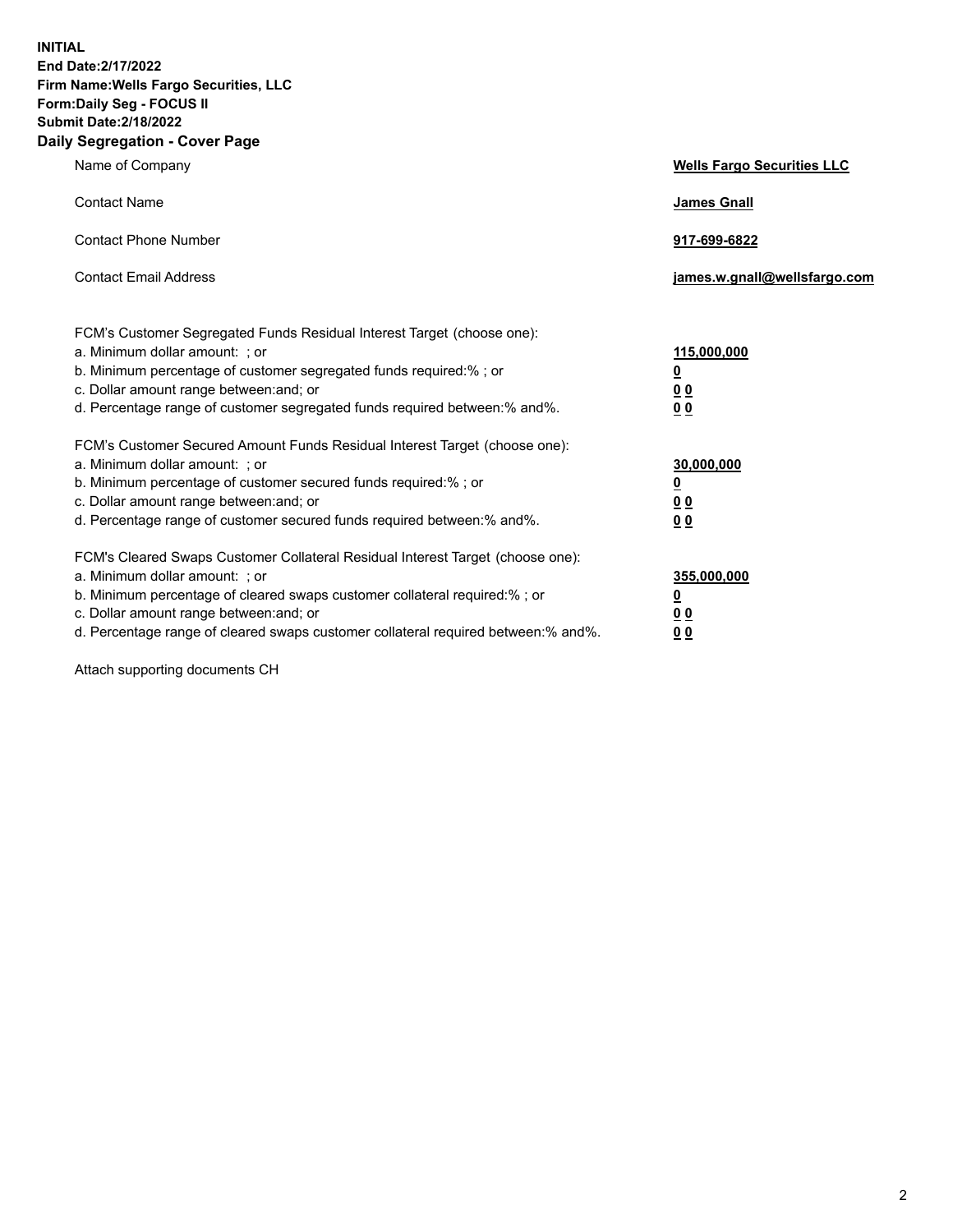**INITIAL End Date:2/17/2022 Firm Name:Wells Fargo Securities, LLC Form:Daily Seg - FOCUS II Submit Date:2/18/2022**

## **Daily Segregation - Secured Amounts**

|     | Foreign Futures and Foreign Options Secured Amounts                                         |                                 |
|-----|---------------------------------------------------------------------------------------------|---------------------------------|
|     | Amount required to be set aside pursuant to law, rule or regulation of a foreign            | $0$ [7305]                      |
|     | government or a rule of a self-regulatory organization authorized thereunder                |                                 |
| 1.  | Net ledger balance - Foreign Futures and Foreign Option Trading - All Customers             |                                 |
|     | A. Cash                                                                                     | 435,548,103 [7315]              |
|     | B. Securities (at market)                                                                   | 188,440,244 [7317]              |
| 2.  | Net unrealized profit (loss) in open futures contracts traded on a foreign board of trade   | -118,365,708 [7325]             |
| 3.  | Exchange traded options                                                                     |                                 |
|     | a. Market value of open option contracts purchased on a foreign board of trade              | 307,722 [7335]                  |
|     | b. Market value of open contracts granted (sold) on a foreign board of trade                | $0$ [7337]                      |
| 4.  | Net equity (deficit) (add lines 1. 2. and 3.)                                               | 505,930,361 [7345]              |
| 5.  | Account liquidating to a deficit and account with a debit balances - gross amount           | 8,276,826 [7351]                |
|     | Less: amount offset by customer owned securities                                            | -8,233,866 [7352] 42,960 [7354] |
| 6.  | Amount required to be set aside as the secured amount - Net Liquidating Equity              | 505,973,321 [7355]              |
|     | Method (add lines 4 and 5)                                                                  |                                 |
| 7.  | Greater of amount required to be set aside pursuant to foreign jurisdiction (above) or line | 505,973,321 [7360]              |
|     | 6.                                                                                          |                                 |
|     | FUNDS DEPOSITED IN SEPARATE REGULATION 30.7 ACCOUNTS                                        |                                 |
| 1.  | Cash in banks                                                                               |                                 |
|     | A. Banks located in the United States                                                       | 18,370,146 [7500]               |
|     | B. Other banks qualified under Regulation 30.7                                              | 158,340,746 [7520] 176,710,892  |
|     |                                                                                             | [7530]                          |
| 2.  | <b>Securities</b>                                                                           |                                 |
|     | A. In safekeeping with banks located in the United States                                   | 253,839,941 [7540]              |
|     | B. In safekeeping with other banks qualified under Regulation 30.7                          | 0 [7560] 253,839,941 [7570]     |
| 3.  | Equities with registered futures commission merchants                                       |                                 |
|     | A. Cash                                                                                     | -18,146,694 [7580]              |
|     | <b>B.</b> Securities                                                                        | 44,697,980 [7590]               |
|     | C. Unrealized gain (loss) on open futures contracts                                         | 46,083,722 [7600]               |
|     | D. Value of long option contracts                                                           | 3,172 [7610]                    |
|     | E. Value of short option contracts                                                          | 0 [7615] 72,638,180 [7620]      |
| 4.  | Amounts held by clearing organizations of foreign boards of trade                           |                                 |
|     | A. Cash                                                                                     | $0$ [7640]                      |
|     | <b>B.</b> Securities                                                                        | $0$ [7650]                      |
|     | C. Amount due to (from) clearing organization - daily variation                             | $0$ [7660]                      |
|     | D. Value of long option contracts                                                           | $0$ [7670]                      |
|     | E. Value of short option contracts                                                          | 0 [7675] 0 [7680]               |
| 5.  | Amounts held by members of foreign boards of trade                                          |                                 |
|     | A. Cash                                                                                     | 395,064,791 [7700]              |
|     | <b>B.</b> Securities                                                                        | 45,036,236 [7710]               |
|     | C. Unrealized gain (loss) on open futures contracts                                         | -254,489,467 [7720]             |
|     | D. Value of long option contracts                                                           | 304,550 [7730]                  |
|     | E. Value of short option contracts                                                          | 0 [7735] 185,916,110 [7740]     |
| 6.  | Amounts with other depositories designated by a foreign board of trade                      | $0$ [7760]                      |
| 7.  | Segregated funds on hand                                                                    | $0$ [7765]                      |
| 8.  | Total funds in separate section 30.7 accounts                                               | 689,105,123 [7770]              |
| 9.  | Excess (deficiency) Set Aside for Secured Amount (subtract line 7 Secured Statement         | 183,131,802 [7380]              |
|     | Page 1 from Line 8)                                                                         |                                 |
| 10. | Management Target Amount for Excess funds in separate section 30.7 accounts                 | 30,000,000 [7780]               |
|     |                                                                                             |                                 |

- 
- 11. Excess (deficiency) funds in separate 30.7 accounts over (under) Management Target **153,131,802** [7785]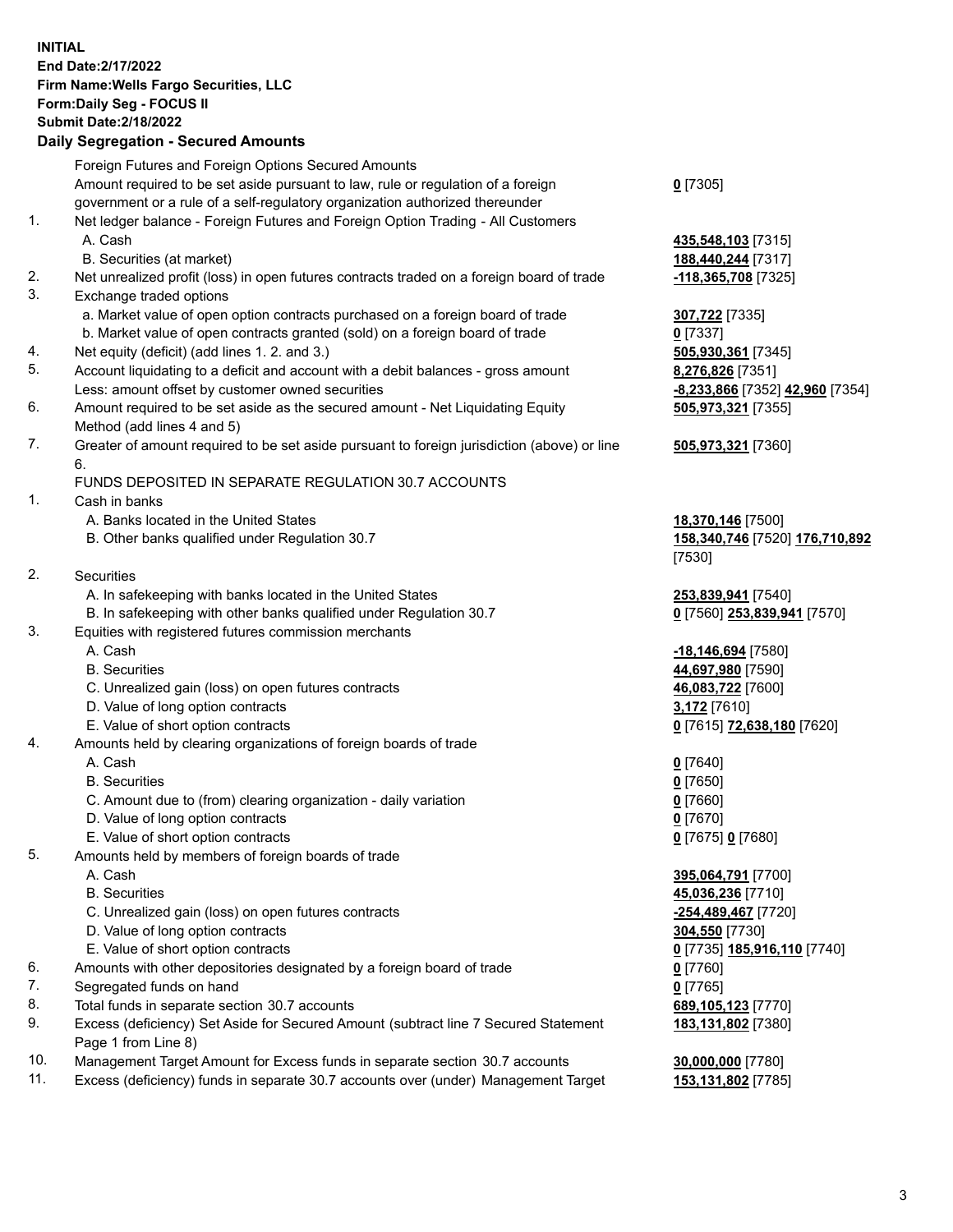**INITIAL End Date:2/17/2022 Firm Name:Wells Fargo Securities, LLC Form:Daily Seg - FOCUS II Submit Date:2/18/2022 Daily Segregation - Segregation Statement** SEGREGATION REQUIREMENTS(Section 4d(2) of the CEAct) 1. Net ledger balance A. Cash **2,830,783,775** [7010] B. Securities (at market) **1,912,455,245** [7020] 2. Net unrealized profit (loss) in open futures contracts traded on a contract market **734,002,045** [7030] 3. Exchange traded options A. Add market value of open option contracts purchased on a contract market **1,830,705,240** [7032] B. Deduct market value of open option contracts granted (sold) on a contract market **-1,642,553,910** [7033] 4. Net equity (deficit) (add lines 1, 2 and 3) **5,665,392,395** [7040] 5. Accounts liquidating to a deficit and accounts with debit balances - gross amount **152,653,052** [7045] Less: amount offset by customer securities **-152,651,132** [7047] **1,920** [7050] 6. Amount required to be segregated (add lines 4 and 5) **5,665,394,315** [7060] FUNDS IN SEGREGATED ACCOUNTS 7. Deposited in segregated funds bank accounts A. Cash **166,893,565** [7070] B. Securities representing investments of customers' funds (at market) **635,503,024** [7080] C. Securities held for particular customers or option customers in lieu of cash (at market) **110,879,389** [7090] 8. Margins on deposit with derivatives clearing organizations of contract markets A. Cash **3,124,564,075** [7100] B. Securities representing investments of customers' funds (at market) **124,258,673** [7110] C. Securities held for particular customers or option customers in lieu of cash (at market) **1,801,575,856** [7120] 9. Net settlement from (to) derivatives clearing organizations of contract markets **50,163,776** [7130] 10. Exchange traded options A. Value of open long option contracts **1,830,705,240** [7132] B. Value of open short option contracts **-1,642,553,910** [7133] 11. Net equities with other FCMs A. Net liquidating equity **0** [7140] B. Securities representing investments of customers' funds (at market) **0** [7160] C. Securities held for particular customers or option customers in lieu of cash (at market) **0** [7170] 12. Segregated funds on hand **0** [7150] 13. Total amount in segregation (add lines 7 through 12) **6,201,989,688** [7180] 14. Excess (deficiency) funds in segregation (subtract line 6 from line 13) **536,595,373** [7190] 15. Management Target Amount for Excess funds in segregation **115,000,000** [7194] 16. Excess (deficiency) funds in segregation over (under) Management Target Amount **421,595,373** [7198]

Excess